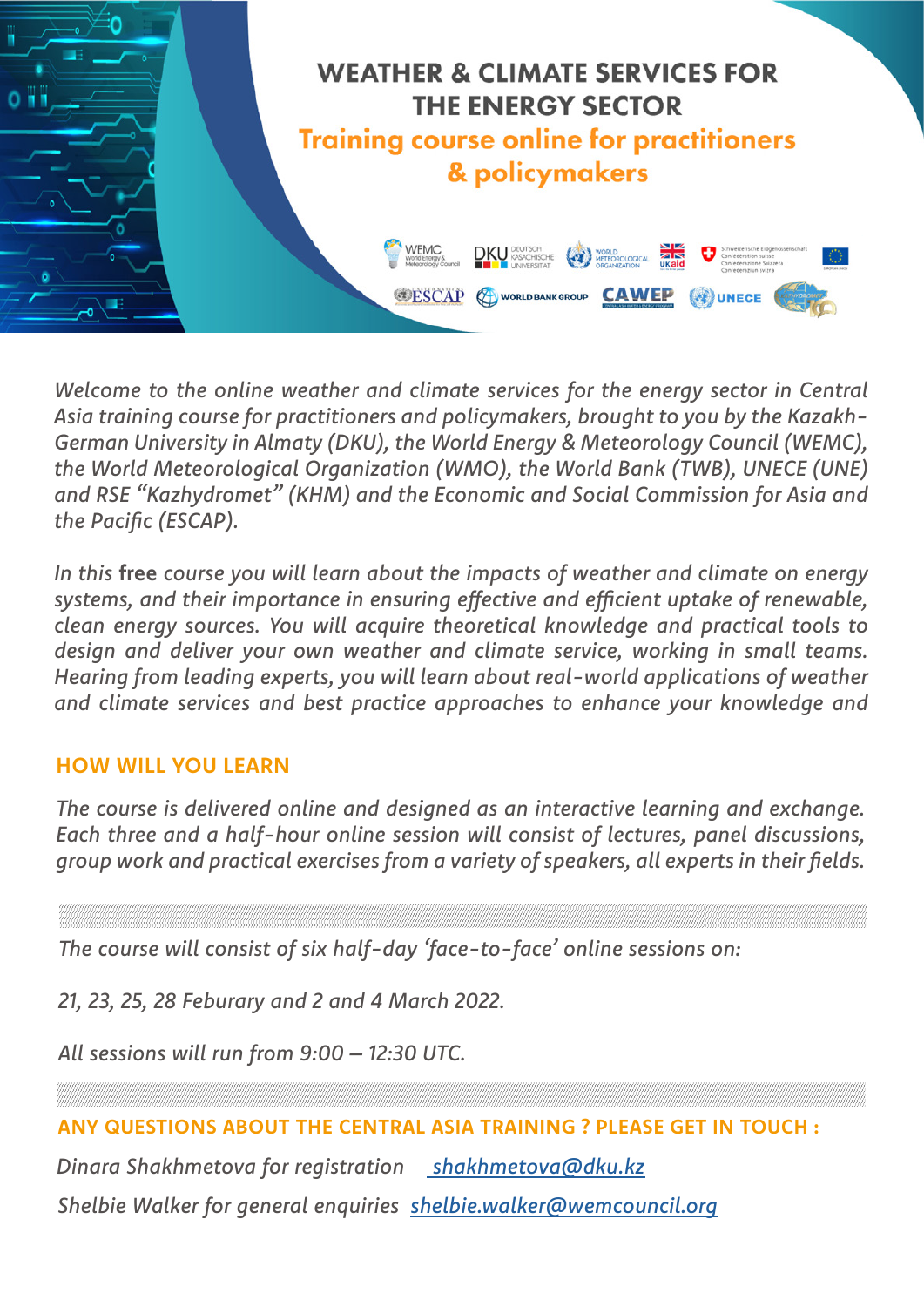### WEEK 1

## **SESSION 1 -21.2.22: WHY WEATHER AND CLIMATE SERVICES MATTER FOR ENERGY MANAGEMENT**

In this session, we will explore why weather and climate services are needed in the energy sector, how they can be applied in the region and possible challenges to their uptake.

| $9:00 - 9:20$<br><b>UTC</b>      | <b>Welcome Address</b><br>Chair: Barbara Janusz-<br>Pawletta (DKU)                                                                  | <b>Wolrad Rommel (DKU)</b><br><b>Alberto Troccoli (WEMC)</b><br>Daniel Kull (WB)<br>Roberta Boscolo (WMO)              |                                                                                                                                            |
|----------------------------------|-------------------------------------------------------------------------------------------------------------------------------------|------------------------------------------------------------------------------------------------------------------------|--------------------------------------------------------------------------------------------------------------------------------------------|
| $9:20 - 9:30$                    | Introduction                                                                                                                        | <b>AlbertoTroccoli (WEMC)</b>                                                                                          | acquainted with<br>Get<br>course<br>outline and objectives                                                                                 |
| $9:30 - 10:30$                   | Weather & climate<br>services for the energy sector<br>Chair: Alexey Kobzev (DKU)                                                   | <b>Alberto Troccoli (WEMC)</b><br><b>Laurent Dubus(RTE-WEMC)</b>                                                       | Explain what weather<br>and climate services are.<br>Demonstrate how these are<br>valuable for the energy sector                           |
| 10:30 - 11:00 BREAK & NETWORKING |                                                                                                                                     |                                                                                                                        |                                                                                                                                            |
| $11:00 - 11:30$                  | The energy sector in Central<br>Asia: current status and<br>emerging trends<br><b>Chair: Alberto Troccoli</b><br>(WEMC)             | <b>Iva Brkic (UNECE)</b><br><b>Sergey Tulinov (ESCAP)</b>                                                              |                                                                                                                                            |
| $11:30 - 12:30$                  | Panel: Weather and climate<br>services for supporting<br>energy transitions in Central<br>Asia: local barriers and<br>opportunities | Jane Ebinger (WB),<br>Alexey Kobzev (DKU),<br>Asset Nauryzbayev (Expert), Ainur<br>Sospanova (Green Qazaq association) | Outline opportunities and<br>challenges to the uptake of<br>weather and climate services to<br>support energy transitions in the<br>region |
|                                  | Chair: Barbara Janusz-<br>Pawletta                                                                                                  |                                                                                                                        |                                                                                                                                            |

# **SESSION 2 -23.02.22: WHAT IS NEEDED FOR DELIVERING WEATHER AND CLIMATE SERVICES**

Understand the steps for building a weather and climate service through the weather and climate service value chain. We will then explore the perspective of regional National Hydrometeorological Institutes on the uptake of weather and climate services.

| $9:00 - 10:00$<br><b>UTC</b>     | Good practice in delivering<br>weather and climate services<br>development for the energy<br>sector<br>Chair: Alexey Kobzev (DKU)                                                    | Roberta Boscolo (WMO)<br>Chiara Cagnazzo (C3S)                                                                                                                                      | Explore best practice in<br>weather and climate service<br>development for the energy<br>sector                                                    |
|----------------------------------|--------------------------------------------------------------------------------------------------------------------------------------------------------------------------------------|-------------------------------------------------------------------------------------------------------------------------------------------------------------------------------------|----------------------------------------------------------------------------------------------------------------------------------------------------|
| 10:00-11:00                      | Panel: National weather<br>& climate services for<br>the energy sector-the<br>perspective of the National<br>Hydrometeorological services<br><b>Chair: Anahit Hovespyan</b><br>(WMO) | Alua Sakhanova (Kazhydromet),<br>Elena Akentyeva (GeoPhysi Obs)<br>Natalya Vasilenko (Kyrgyzhydromet<br>Anvarsho Dorgayev (Tajikhydromet)<br>Kristian Horvath (Croatia<br>Hydromet) | Understand the state of<br>national weather and climate<br>services provided to the energy<br>sector and identify national<br>capacities and needs |
| 11:00 - 11:30 BREAK & NETWORKING |                                                                                                                                                                                      |                                                                                                                                                                                     |                                                                                                                                                    |
| 11:30-12:30                      | Introducing practical: planning AlbertoTroccoli (WEMC)<br>an energy weather/climate<br>service for your country/<br>company                                                          |                                                                                                                                                                                     | Introduce the process of<br>creating a mini-proposal for a<br>weather/climate service                                                              |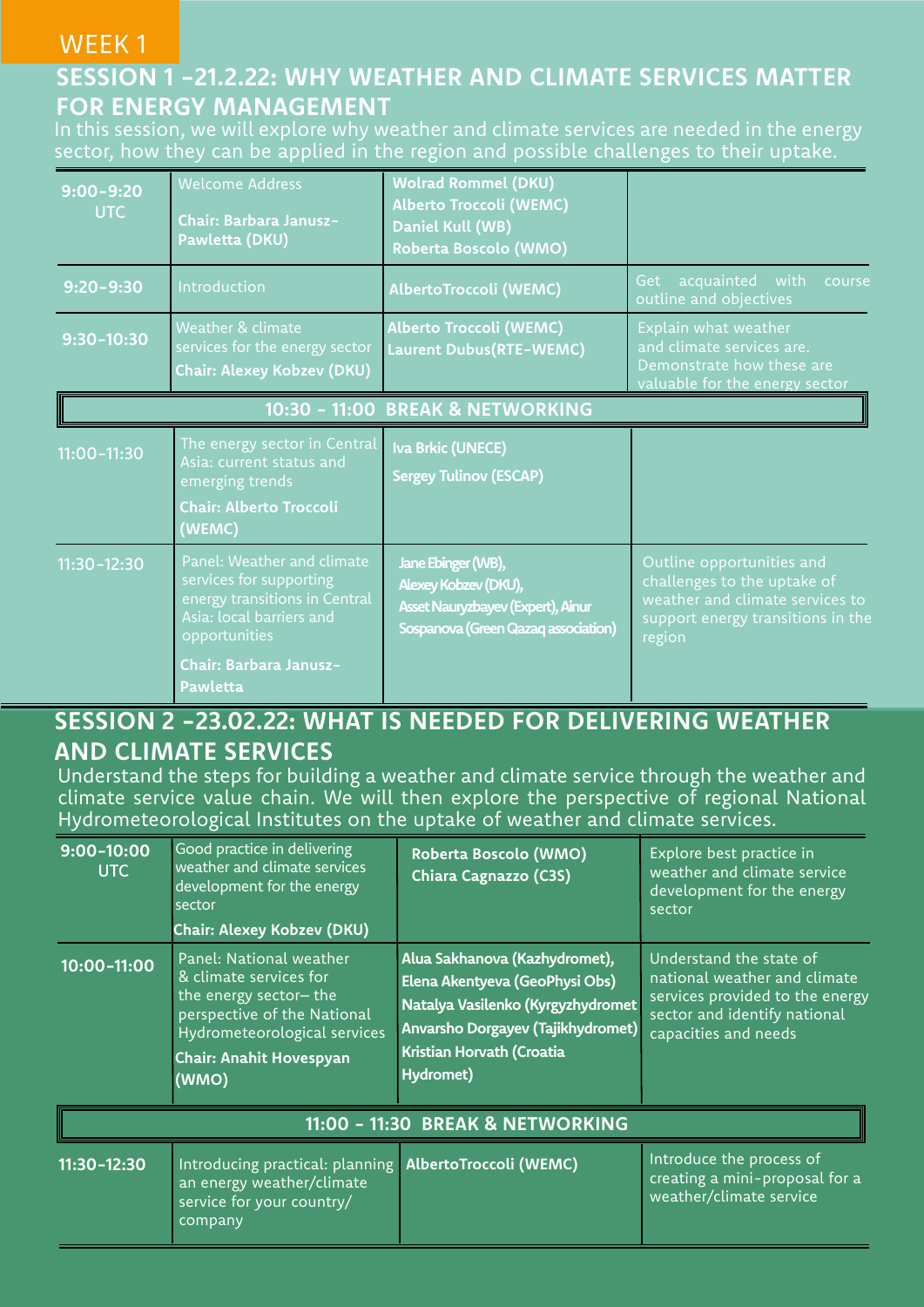## **SESSION 3 - 25.2.22: HOW TO DESIGN A CLIMATE SERVICE**

In this session we will explore the design process of weather and climate services, from the application of collaborative approaches, to using weather forecasting for energy applications.

| $9:00 - 10:00$<br><b>UTC</b>     | Collaborative approaches to<br>weather and climate services<br><b>Chair: Iva Brkic (UNECE)</b>                          | <b>Clare Goodess (UEA)</b>                                                                                                        | Explore co-design principles,<br>from understanding users' needs,<br>co-production and co-delivery,<br>also touching on evaluation |
|----------------------------------|-------------------------------------------------------------------------------------------------------------------------|-----------------------------------------------------------------------------------------------------------------------------------|------------------------------------------------------------------------------------------------------------------------------------|
| $10:00 - 11:00$                  | Group work - build your own<br>mini climate service/ proposal<br><b>Chair: Alberto Troccoli</b><br>(WEMC)               | <b>Mentors:</b><br><b>Iva Brkic (UNECE)</b><br><b>Sergey Tulinov (ESCAP)</b><br><b>Alexey Kobzev (DKU)</b><br>Hamid Bastani (WMO) |                                                                                                                                    |
| 11:00 - 11:30 BREAK & NETWORKING |                                                                                                                         |                                                                                                                                   |                                                                                                                                    |
| $11:30 - 12:30$                  | Weather and climate<br>forecasting for energy<br>applications in the region<br><b>Chair: Alberto Troccoli</b><br>(WEMC) | <b>Sue Ellen Haupt (NCAR)</b><br>David Brayshaw (U of Reading)                                                                    | Understand the science behind<br>application of weather<br>and<br>and climate forecasting for the<br>energy industry               |

## WEEK 2 **SESSION 4 -28.2.22: APPLYING WEATHER AND CLIMATE SERVICES FOR THE ENERGY SECTOR**

In this session we will understand the factors affecting energy users' decisions and actions when using weather and climate services. We will then hear from energy industry stakeholders on their experience with weather and climate services.

| $9:00 - 10:00$<br><b>UTC</b>     | Presentation: Sources of<br>weather and climate data for<br>the energy sector: Coper-<br>nicus C3S, the Global Solar<br>and Wind Atlas, etc<br>Chair: Laurent Dubus (RTE/<br>WEMC) | <b>Matteo DeFelice (JRC)</b><br><b>Jake Badger (DTU)</b>                                              | Explore sources of data for the<br>development of weather and<br>climate services              |  |
|----------------------------------|------------------------------------------------------------------------------------------------------------------------------------------------------------------------------------|-------------------------------------------------------------------------------------------------------|------------------------------------------------------------------------------------------------|--|
| $10:00 - 11:00$                  | Case studies: applying climate<br>services in the energy industry<br><b>Chair: Matteo DeFelice (JRC)</b>                                                                           | Altynay Zhapbasbayeva<br>(Kazhydromet)<br>Dana Yermolyonok (GIZ)<br>Jose Alberto Zúñiga<br>Mora (ICE) | Panel showcasing case studies<br>using weather and<br>climate<br>services in the energy sector |  |
| 11:00 - 11:30 BREAK & NETWORKING |                                                                                                                                                                                    |                                                                                                       |                                                                                                |  |
| $11:30 - 12:30$                  | Group work - build your<br>own mini climate service/<br>proposal                                                                                                                   | <b>Mentors:</b><br>Iva Brkic (UNECE)<br><b>Sergey Tulinov (ESCAP)</b><br><b>Alexey Kobzev (DKU)</b>   |                                                                                                |  |

**This programme is indicative to illustrate course content but is subject to changes.**